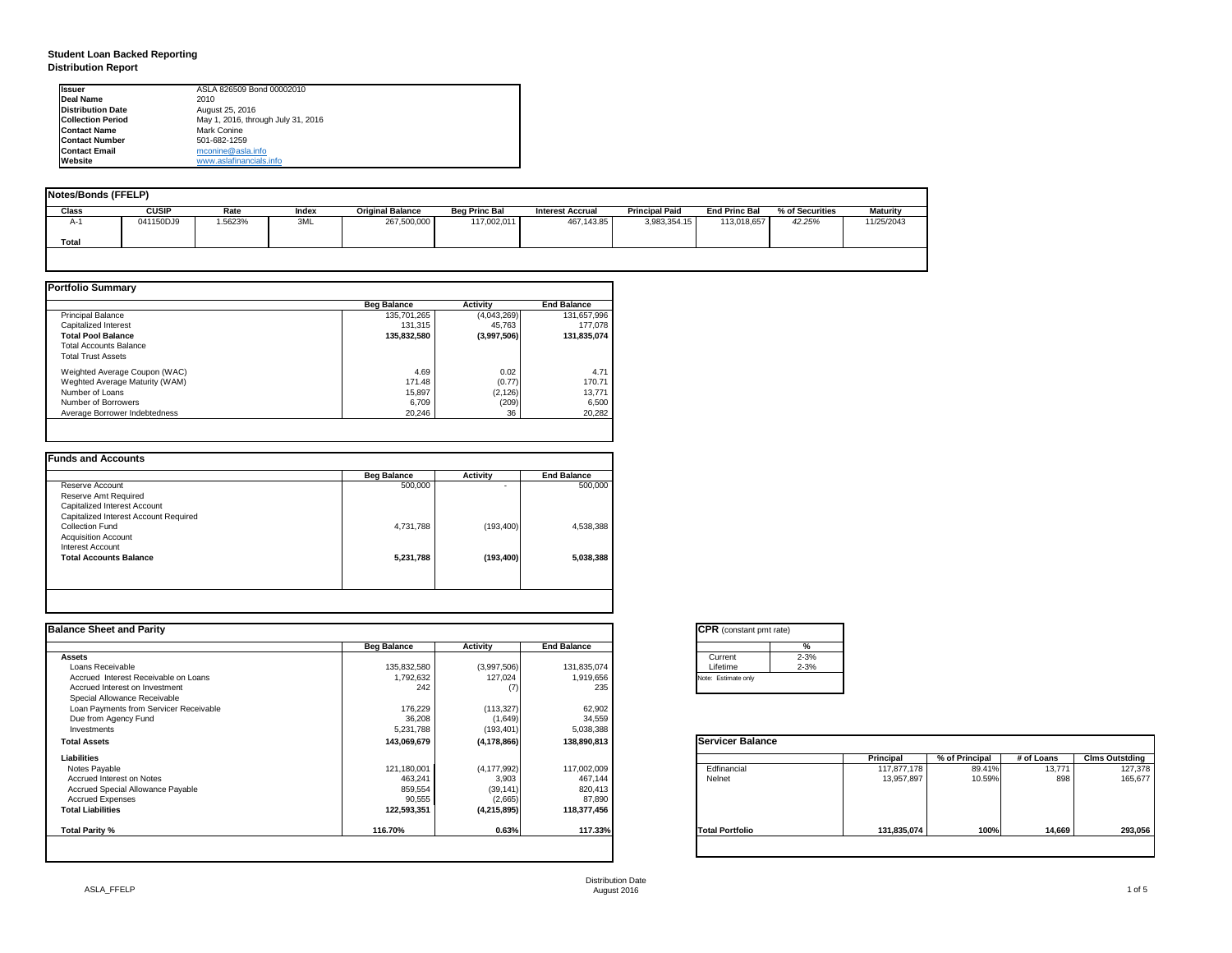## **Student Loan Backed Reporting Distribution Report**

## **Delinquency Status**

|                           | # of Loans       |               | <b>Principal</b> |               | % of Principal   |               | <b>WAC</b>       |               | <b>WARM</b>      |               |
|---------------------------|------------------|---------------|------------------|---------------|------------------|---------------|------------------|---------------|------------------|---------------|
|                           | <b>Beginning</b> | <b>Ending</b> | <b>Beginning</b> | <b>Ending</b> | <b>Beginning</b> | <b>Ending</b> | <b>Beginning</b> | <b>Ending</b> | <b>Beginning</b> | <b>Ending</b> |
| In School                 | 25               | 19            | 57,989           | 45,739        | 0.04%            | 0.03%         | 4.75             | 4.62          | 113.80           | 112.01        |
| Grace                     |                  |               | 7,647            | 13,850        | 0.01%            | 0.01%         | 3.31             | 4.03          | 116.84           | 115.27        |
| Repayment                 |                  |               |                  |               |                  |               |                  |               |                  |               |
| Current                   | 11,526           | 10,423        | 103,586,554      | 99,286,274    | 76.26%           | 75.31%        | 4.62             | 4.67          | 175.08           | 173.81        |
| 31-60 Days Delinquent     | 485              | 453           | 3,588,757        | 3,205,055     | 2.64%            | 2.43%         | 4.97             | 4.62          | 153.47           | 159.61        |
| 61-90 Days Delinquent     | 192              | 264           | 1,348,468        | 2,097,673     | 0.99%            | 1.59%         | 4.92             | 4.73          | 156.89           | 154.94        |
| 91-120 Days Delingent     | 156              | 347           | 1,203,589        | 2,555,923     | 0.89%            | 1.94%         | 4.88             | 4.68          | 153.96           | 158.08        |
| 121-180 Days Delinquent   | 185              | 225           | 1,320,449        | 1,863,217     | 0.97%            | 1.41%         | 4.73             | 4.87          | 135.31           | 148.87        |
| 181-270 Days Delinquent   | 164              | 147           | 1,098,963        | 1,142,383     | 0.81%            | 0.87%         | 5.46             | 5.52          | 134.85           | 141.38        |
| 271+ Days Delinquent      | 57               | 56            | 328,986          | 358,555       | 0.24%            | 0.27%         | 2.89             | 4.23          | 74.00            | 95.48         |
| <b>Total Repayment</b>    | 12,765           | 11,915        | 112,475,766      | 110,509,079   | 82.80%           | 83.82%        | 4.65             | 4.68          | 172.74           | 171.90        |
| Forbearance               | 1,618            | 1,483         | 13,772,140       | 12,694,360    | 10.14%           | 9.63%         | 4.84             | 4.92          | 165.62           | 166.13        |
| Deferment                 | 1,426            | 1,212         | 9,157,571        | 8,278,991     | 6.74%            | 6.28%         | 4.80             | 4.88          | 164.93           | 163.30        |
| <b>Claims in Progress</b> | 58               | 33            | 361,466          | 293,056       | 0.27%            | 0.22%         | 4.56             | 5.26          | 163.52           | 127.07        |
| <b>Claims Denied</b>      |                  |               |                  |               |                  |               |                  |               |                  |               |
| <b>Total Portfolio</b>    | 15,897           | 14,669        | 135,832,580      | 131,835,074   | 100%             | 100%          | 4.68             | 4.71          | 171.44           | 170.71        |

|                                     |                  | # of Loans    |                  | <b>Principal</b> |                  | % of Principal |                  | <b>WAC</b> |                  | <b>WARM</b>   |  |
|-------------------------------------|------------------|---------------|------------------|------------------|------------------|----------------|------------------|------------|------------------|---------------|--|
|                                     | <b>Beginning</b> | <b>Ending</b> | <b>Beginning</b> | <b>Ending</b>    | <b>Beginning</b> | <b>Ending</b>  | <b>Beginning</b> | Ending     | <b>Beginning</b> | <b>Ending</b> |  |
| Current                             | 9,860            | 9,817         | 103,586,554      | 99,286,274       | 92.10%           | 89.84%         | 4.62             | 4.67       | 175.08           | 173.81        |  |
| 31-60 Days Delinquent               | 384              | 409           | 3,588,757        | 3,205,055        | 3.19%            | 2.90%          | 4.97             | 4.62       | 153.47           | 159.61        |  |
| 61-90 Days Delinquent               | 409              | 232           | 1,348,468        | 2,097,673        | 1.20%            | 1.90%          | 4.92             | 4.73       | 156.89           | 154.94        |  |
| 91-120 Days Delingent               | 156              | 336           | 1,203,589        | 2,555,923        | 1.07%            | 2.31%          | 4.88             | 4.68       | 153.96           | 158.08        |  |
| 121-180 Days Delinquent             | 158              | 204<br>∠∪ i   | 1,320,449        | 1,863,217        | 1.17%            | 1.69%          | 4.73             | 4.87       | 135.31           | 148.87        |  |
| 181-270 Days Delinquent             | 154              | 124           | 1,098,963        | 1,142,383        | 0.98%            | 1.03%          | 5.46             | 5.52       | 134.85           | 141.38        |  |
| 271+ Days Delinquent                | 25               | 52            | 328,986          | 358,555          | 0.29%            | 0.32%          | 2.89             | 4.23       | 74.00            | 95.48         |  |
| <b>Total Portfolio in Repayment</b> | 11,146           | 11,171        | 112,475,766      | 110,509,079      | 100%             | 100%           | 4.65             | 4.68       | 172.74           | 171.90        |  |

| Portfolio by Loan Type                  |                  |                  |                  |               |                  |               |                  |        |                  |        |
|-----------------------------------------|------------------|------------------|------------------|---------------|------------------|---------------|------------------|--------|------------------|--------|
|                                         | # of Loans       |                  | <b>Principal</b> |               | % of Principal   |               | <b>WAC</b>       |        | <b>WARM</b>      |        |
|                                         | <b>Beginning</b> | <b>Ending</b>    | <b>Beginning</b> | <b>Ending</b> | <b>Beginning</b> | <b>Ending</b> | <b>Beginning</b> | Ending | <b>Beginning</b> | Ending |
| <b>Subsidized Consolidation Loans</b>   | 3,777            | 3,757            | 52,645,711       | 50,960,037    | 38.76%           | 38.65%        | 4.93             | 4.93   | 167.59           | 166.75 |
| <b>Unsubsidized Consolidation Loans</b> | 3,695            | 3,673            | 61,323,536       | 60,041,226    | 45.15%           | 45.54%        | 4.86             | 4.85   | 191.90           | 191.03 |
| <b>Subsidized Stafford Loans</b>        | 4,051            | 4,015            | 12,052,786       | 11,451,416    | 8.87%            | 8.69%         | 3.22             | 3.48   | 114.83           | 114.78 |
| <b>Unsubsidized Stafford Loans</b>      | 2,211            | 2,191            | 9,049,037        | 8,668,683     | 6.66%            | 6.58%         | 3.61             | 3.85   | 128.39           | 128.67 |
| <b>PLUS/GradPLUS Loans</b>              | 133              | 133 <sub>1</sub> | 677,902          | 630,104       | 0.50%            | 0.48%         | 7.10             | 7.18   | 73.48            | 72.99  |
| <b>SLS Loans</b>                        |                  |                  | 83,608           | 83,608        | 0.06%            | 0.06%         | 3.40             | 3.66   | 132.11           | 131.11 |
| <b>Total Portfolio</b>                  | 13,869           | 13,771           | 135,832,580      | 131,835,074   | 100%             | 100%          | 4.68             | 4.71   | 171.44           | 170.71 |

|                                            | # of Loans       |               | <b>Principal</b> |               | % of Principal   |               | <b>WAC</b>       |        | <b>WARM</b>      |               |
|--------------------------------------------|------------------|---------------|------------------|---------------|------------------|---------------|------------------|--------|------------------|---------------|
|                                            | <b>Beginning</b> | <b>Ending</b> | <b>Beginning</b> | <b>Ending</b> | <b>Beginning</b> | <b>Ending</b> | <b>Beginning</b> | Ending | <b>Beginning</b> | <b>Ending</b> |
| Graduate / 4-Year Loans                    | 12,057           | 11,974        | 115,321,801      | 112,154,571   | 84.90%           | 85.07%        | 4.64             | 4.68   | 174.25           | 173.47        |
| 2-Year Loans                               | 1,568            | 1,555         | 7,964,586        | 7,754,144     | 5.86%            | 5.88%         | 5.09             | 5.18   | 134.29           | 133.95        |
| Proprietary / Technical / Vocational Loans | 209              | 208           | 1,281,448        | 1,229,700     | 0.94%            | 0.93%         | 5.25             | 5.29   | 141.11           | 141.05        |
| Unknown (Consolidation) Loans              | 35               | 34            | 11,264,744       | 10,696,658    | 8.29%            | 8.11%         | 4.73             | 4.76   | 156.69           | 156.24        |
| Other Loans                                |                  |               |                  |               |                  |               |                  |        |                  |               |
| <b>Total Portfolio</b>                     | 13,869           | 13,771        | 135,832,580      | 131,835,074   | 100%             | 100%          | 4.68             | 4.71   | 171.44           | 170.71        |

| <b>Portfolio Indices</b> |                  |               |                  |                  |                  |               |
|--------------------------|------------------|---------------|------------------|------------------|------------------|---------------|
|                          |                  | # of Loans    |                  | <b>Principal</b> | % of Principal   |               |
|                          | <b>Beginning</b> | <b>Ending</b> | <b>Beginning</b> | <b>Ending</b>    | <b>Beginning</b> | <b>Ending</b> |
| <b>Fixed Loans</b>       | 8,662            | 8,604         | 108,438,376      | 105,386,882      | 79.83%           | 79.94%        |
| Variable Loans           | 5,207            | 5,167         | 27,394,203       | 26,448,192       | 20.17%           | 20.06%        |
| T-Bill Loans             | 5,197            | 5,157         | 27,345,507       | 26,400,558       | 20.13%           | 20.03%        |
| <b>CMT Loans</b>         | 10               | 10            | 48,697           | 47,634           | 0.04%            | 0.04%         |
| <b>Total Portfolio</b>   | 13,869           | 13,771        | 135,832,580      | 131,835,074      | 100%             | 100%          |
|                          |                  |               |                  |                  |                  |               |
|                          |                  |               |                  |                  |                  |               |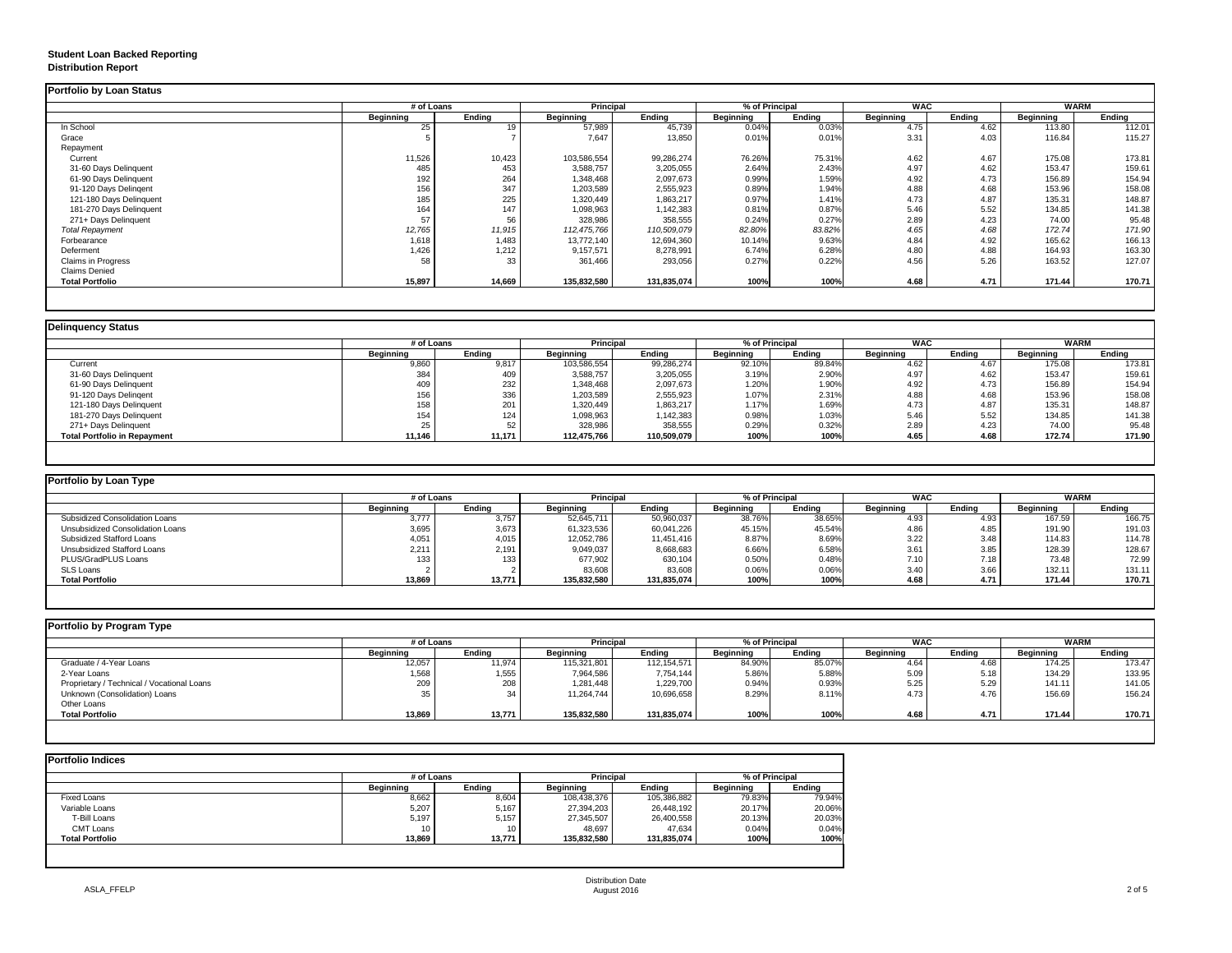**Distribution Date** August 25, 2016<br>**Collection Period Collection Period** July 1, 2016, through July 1 July 1, 2016, through July 31, 2016

# **Collection Activity**

| <b>Collection Account</b>                                                                    | as of 7/31/2016 |
|----------------------------------------------------------------------------------------------|-----------------|
| Beginning Balance - May 1, 2016                                                              | 4,731,788       |
| <b>Collection Amount Received</b>                                                            | 5,571,140       |
| <b>Recoveries</b>                                                                            |                 |
| Reserve Account                                                                              |                 |
| <b>Excess of Required Reserve Account</b>                                                    |                 |
| Interest on Investment Earnings                                                              | 4,143           |
| Capitalized Interest Account (after a stepdown or release date)                              |                 |
| <b>Acquisition Account</b>                                                                   |                 |
| <b>Payments from Guarantor</b>                                                               |                 |
| Special Allowance payments to Department of Education                                        |                 |
| <b>Consolidation Rebate Fees</b>                                                             | (309, 692)      |
| Transfer from Capitalized Interest Fund                                                      |                 |
| Principal payments, interest payments, administration fees, servicing fees, and trustee fees | (4,910,091)     |
| Transfer to Department Rebate Fund                                                           | (548,900)       |
| Other Amounts Received in Collection                                                         |                 |
| <b>Total Available Funds</b>                                                                 | 4,538,388       |

| <b>Fees Due for Current Period</b> | as of 7/31/2016 |
|------------------------------------|-----------------|
| <b>Indenture Trustee Fees</b>      |                 |
| <b>Servicing Fees</b>              | 76,904          |
| <b>Administration Fees</b>         | 10,986          |
| Late Fees                          |                 |
| Other Fees                         |                 |
| <b>Total Fees</b>                  | 87,890          |
|                                    |                 |
|                                    |                 |
| <b>Cumulative Default Rate</b>     | as of 7/31/2016 |

| <b>Current Period's Defaults</b>                                  | 436,050.48    |
|-------------------------------------------------------------------|---------------|
| <b>Cumulative Defaults</b>                                        | 48,036,239.79 |
| Loans for which claims have been filed as of applicable month end | 1,712,135.69  |
| <b>Cumulative Default Rate</b>                                    | 19.51%        |
| Cumulative Recoveries (including reimbursements and collections)  |               |
| <b>Payments from Guarantor</b>                                    | 46,500,138.04 |
| <b>Borrower Recoveries</b>                                        | n/a           |
| <b>Recovery Rate</b>                                              | 96.80%        |
| <b>Cumulative Net Loss</b>                                        | 1,536,101.75  |
| <b>Cumulative Net Loss</b>                                        | 0.62%         |
|                                                                   |               |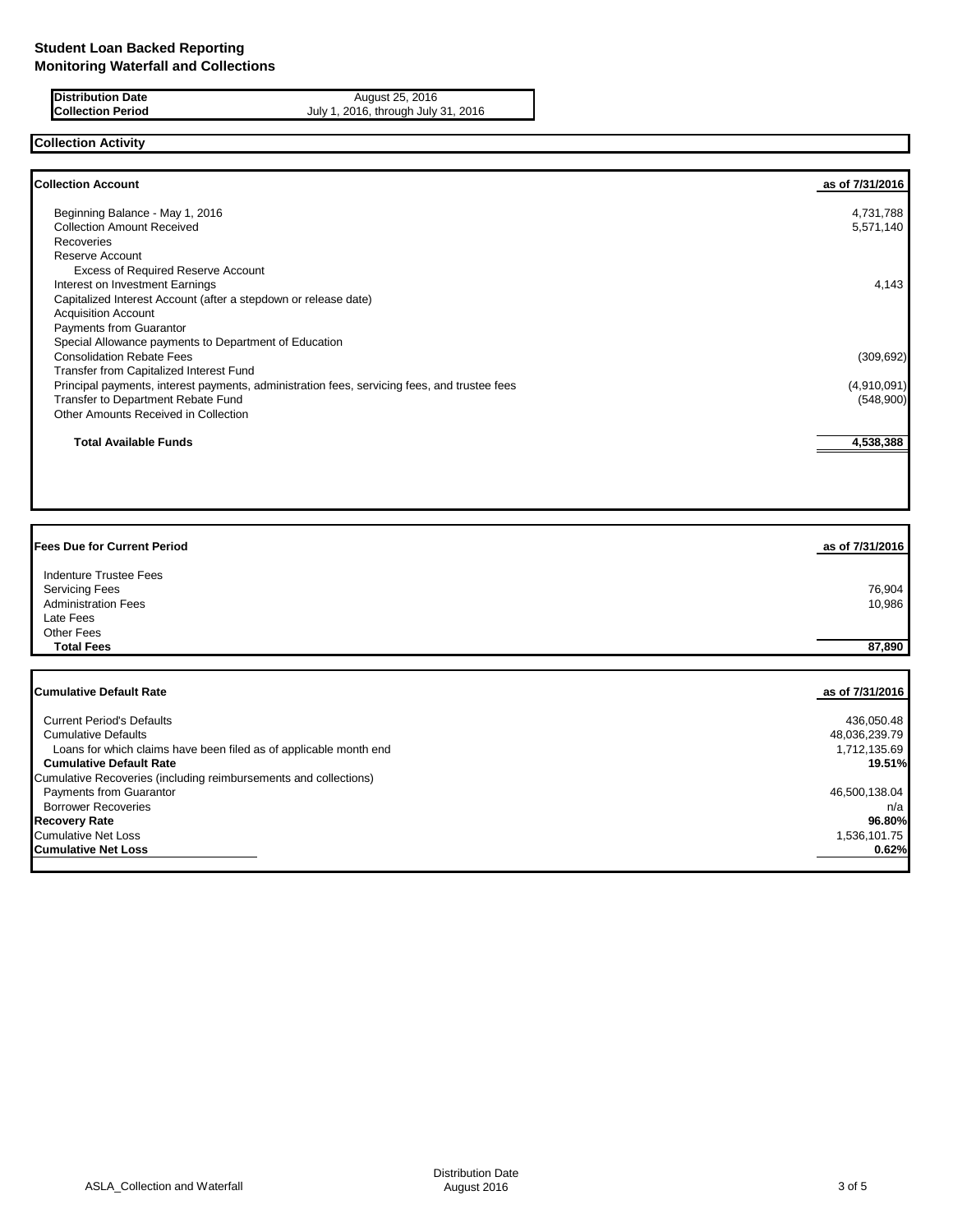**Waterfall Activity**

| <b>Waterfall for Distribution</b>                                                         | <b>Amount Due</b> | <b>Amount Remaining</b> |
|-------------------------------------------------------------------------------------------|-------------------|-------------------------|
| <b>Total Available Funds</b>                                                              |                   | 4,538,388               |
| First: Payment required under and Joint Sharing Agreement                                 |                   |                         |
| <b>Second: Trustee Fees</b>                                                               |                   |                         |
| Third: Servicing Fees and Backup Servicing Fees                                           | 76,904            | 4,461,484               |
| <b>Fourth: Administration Fees</b>                                                        | 10,986            | 4,450,498               |
| <b>Fifth: Noteholder Interest</b>                                                         | 467,143.85        | 3,983,354.04            |
| Sixth: Reinstate the balance of the Reserve Fund up to the Specified Reserve Fund Balance |                   |                         |
| Seventh: Noteholder Principal, until paid in full                                         | 3,983,354.15      | (0)                     |
|                                                                                           |                   |                         |

| <b>Principal and Interest Distributions</b> | Class A-1                |
|---------------------------------------------|--------------------------|
| Quarterly Interest Due                      | 467,143.85               |
| Quarterly Interest Paid                     | 467,143.85               |
| <b>Interest Shortfall</b>                   | $\overline{\phantom{a}}$ |
| Interest Carryover Due                      |                          |
| Interest Carryover Paid                     |                          |
| <b>Interest Carryover</b>                   |                          |
| Quarterly Principal Distribution Amount     | 3,983,354.15             |
| <b>Quarterly Principal Paid</b>             | 3,983,354.15             |
| Shortfall                                   | <sup>Ol</sup>            |
| <b>Total Distribution Amount</b>            | 4,450,498.00             |
|                                             |                          |